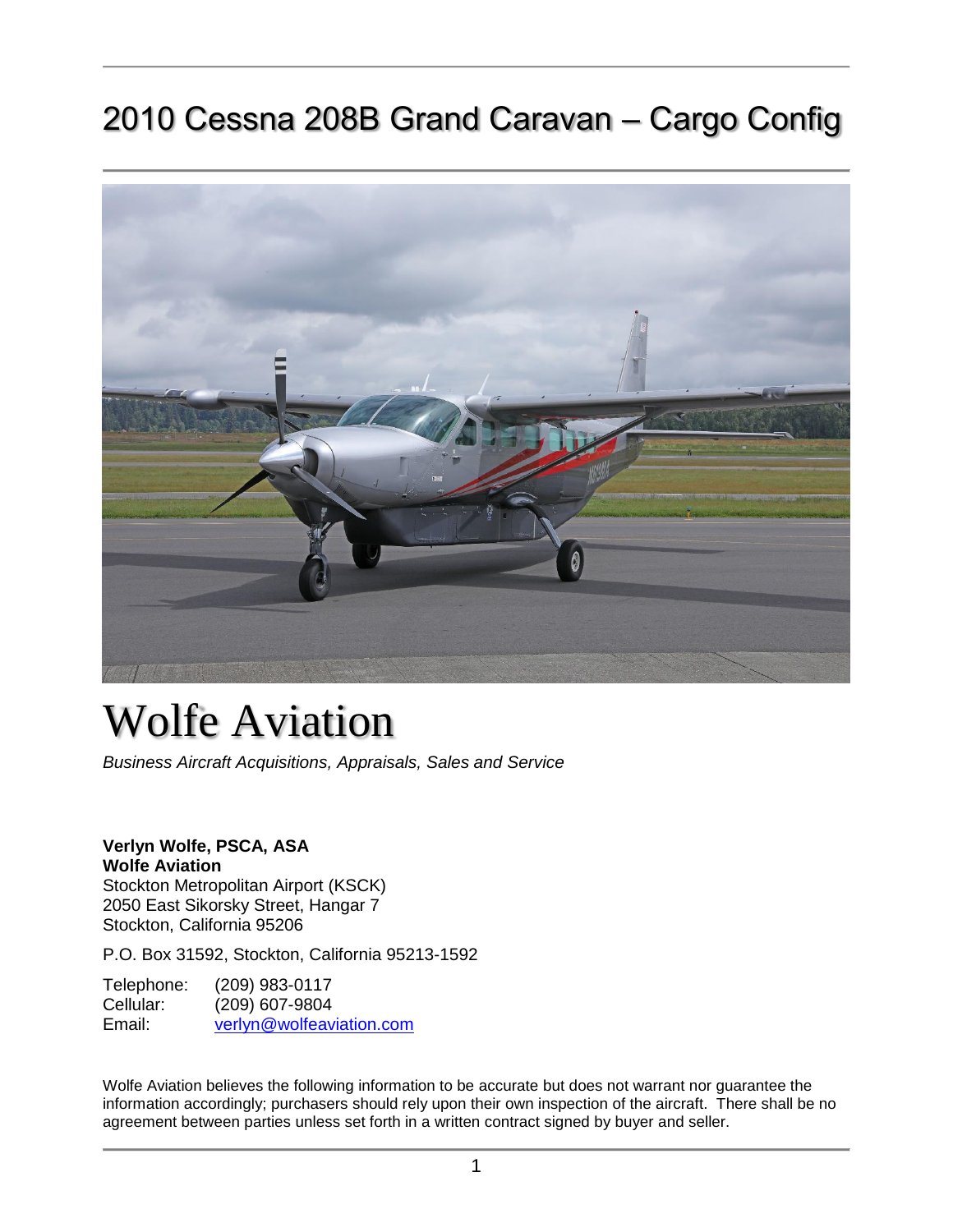# **Details:**

- Registration: N619MA
- Serial Number: 208B2192
- Airframe: 5,180 Hours total time since new
- Landings: 8,357 Landings • Engine: Manufacturer: Pratt & Whitney Canada Model number: PT6A-114A, 675 SHP Serial number: PCE-PC0778 Manufacture date: TBD Total time since new: 13,982 Hours Time since overhaul: 5,616 Hours Time to overhaul: 2,384 Hours TBO interval: 8,000 Hours, MORE Program STC • Propeller: Manufacturer: McCauley, three blade reversible Model number: 3GFR34C703-B/106GA-0 Serial number: 080585 Overhaul date: 03/23/2022 Hours since overhaul: 49 Hours Total time since new: 3,939 Hours TBO interval: 4,000 Hours AAIP Phase 1 due in: 1,688 Hours Inspections: Phase 2 due in: 1,888 Hours Phase 3 due in: 2,088 Hours Phase 4 due in: 2,288 Hours Phase 5 due in: 88 Hours Phase 6 due in: 288 Hours Phase 7 due in: 488 Hours Phase 8 due in: 688 Hours Phase 9 due in: 888 Hours Phase 10 due in: 1,088 Hours Phase 11 due in: 1,288 Hours Phase 12 due in: 1.488 Hours Oxygen cylinder hydrostatic test due by 04/30/2025 ELT battery replacement due by 01/31/2029 IFR recertification due by 08/31/2023 Damage: No known damage history
- Records: Complete and continuous logbooks, and records
- Price: Make offer or cash and trade for older C208B
- Location: Portland International Airport (KPDX), Portland, Oregon

# **Specifications:**

- Cabin: Crew: 2 (cargo configured, 8 pax seats included), Passengers: 0
- Exterior: Wingspan: 52' 1", Length: 41' 7", Height: 15' 6"
- Max takeoff: 8.750 lbs.
- Useful load: 3,523 lbs. actual
- Fuel capacity: 335.6 gals. (332 gals. usable)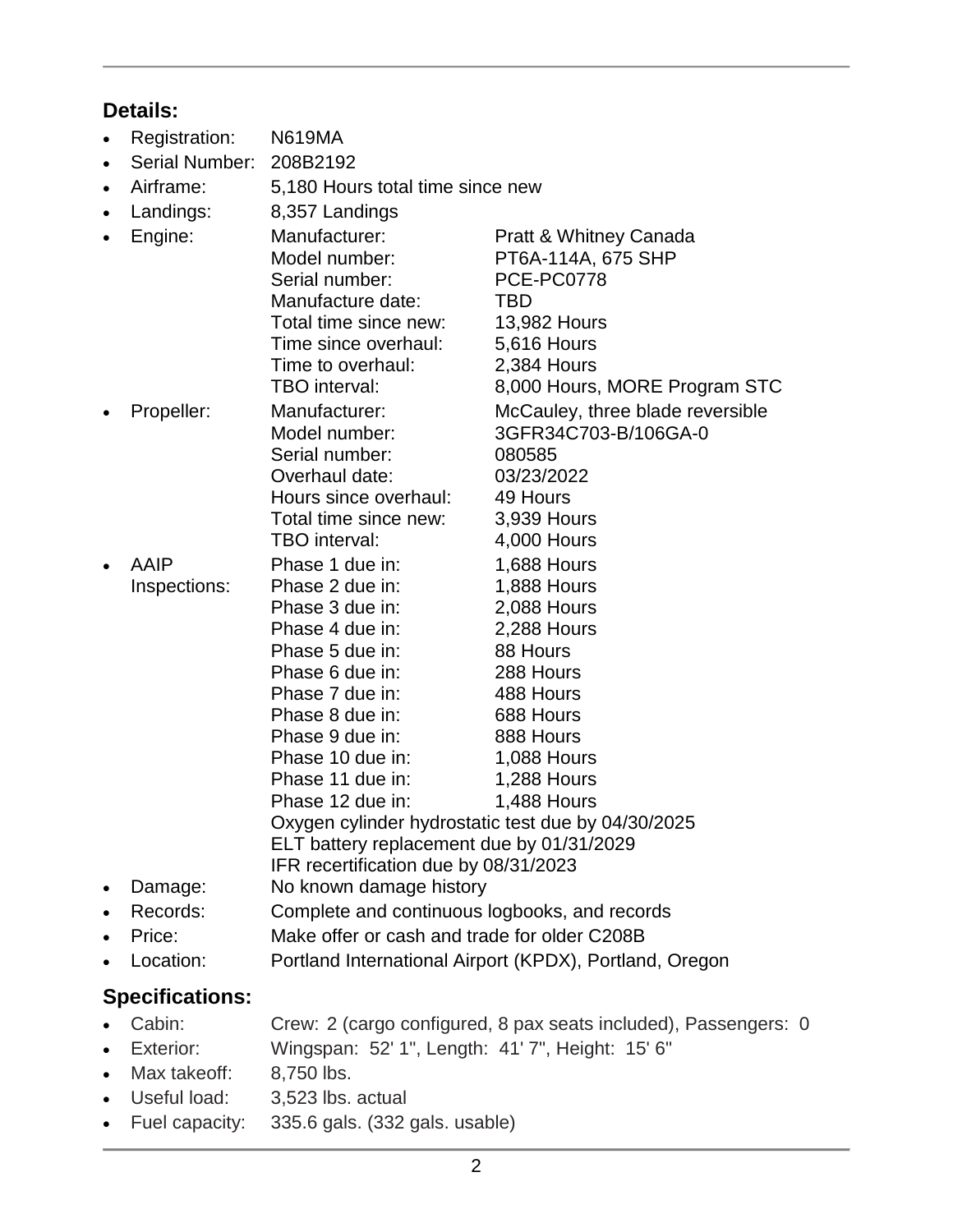#### **Avionics & Instruments:**

- Audio Panel: Garmin GMA 1347 audio panel with marker beacon and intercom
- GPS/NAV/COM 1:Garmin GIA 63W WAAS GPS/NAV/COM with Glideslope #1
- GPS/NAV/COM 2:Garmin GIA 63W WAAS GPS/NAV/COM with Glideslope #2
- Displays: Three Garmin GDU 1040A displays
- ADC: Dual Garmin GDC 74A air Data computer
- Autopilot: Garmin GFC 700 autopilot flight control system
- AHRS: Garmin GRS 77 attitude heading reference system Dual GMU 44 magnetometers
- TAWS-B: Terrain awareness warning system
- SVT: Garmin G1000 synthetic vision technology
- Transponder: Garmin GTX 33ES Mode S extended squitter transponder
- ADS-B: ADS-B Out Garmin GTX 33ES Mode S extended squitter transponder
- Traffic Advisory: Bendix/King KTA 870 active traffic advisory system
- Datalink: Garmin GDL 69A SiriusXM satellite weather and entertainment
- Weather Radar: Garmin GWX 68 color weather radar
- Eng./AF Analyzer:Garmin GEA 71 engine/airframe unit
	- CHT/EGT sensors all cylinders
		- Fuel flow meter
		- Manifold, tachometer and vacuum sensors
- Eng. Trend Mont.: Altair Avionics ADAS engine trend monitor
- ELT: Artex ME406 406MHz ELT with panel switch and indicator
- ICS: Intercom system via GMA 1347, standard jacks
- OAT: Garmin GTP 59 outside air temperature probe
- Data Tracking: Latitude SkyNode S100 GPS tracking and data telemetry
- FDM: Spidertracks flight data monitoring
- Standby airspeed, attitude and altimeter indicators
- Quartz recording hour meter
- Telex hand held microphone
- Pilot & Copilot PTT, A/P disconnect/trim interrupt, electric trim, CWS and map light switches
- Auxiliary power port
- Dual avionics bus

#### **Additional Features:**

- FAR Part 135 certificate operated and maintained
- MORE 8,000 hour TBO engine program STC
- Factory freon air conditioning system
- Ventilation fan system
- 300-amp starter generator
- Cargo pod with four storage lockers
- TKS ice protection system for cargo pod equipped aircraft
- Extended nose fork
- Oxygen system installation with 17-ports
- High altitude and landing performance (above 12,000' pressure altitude)